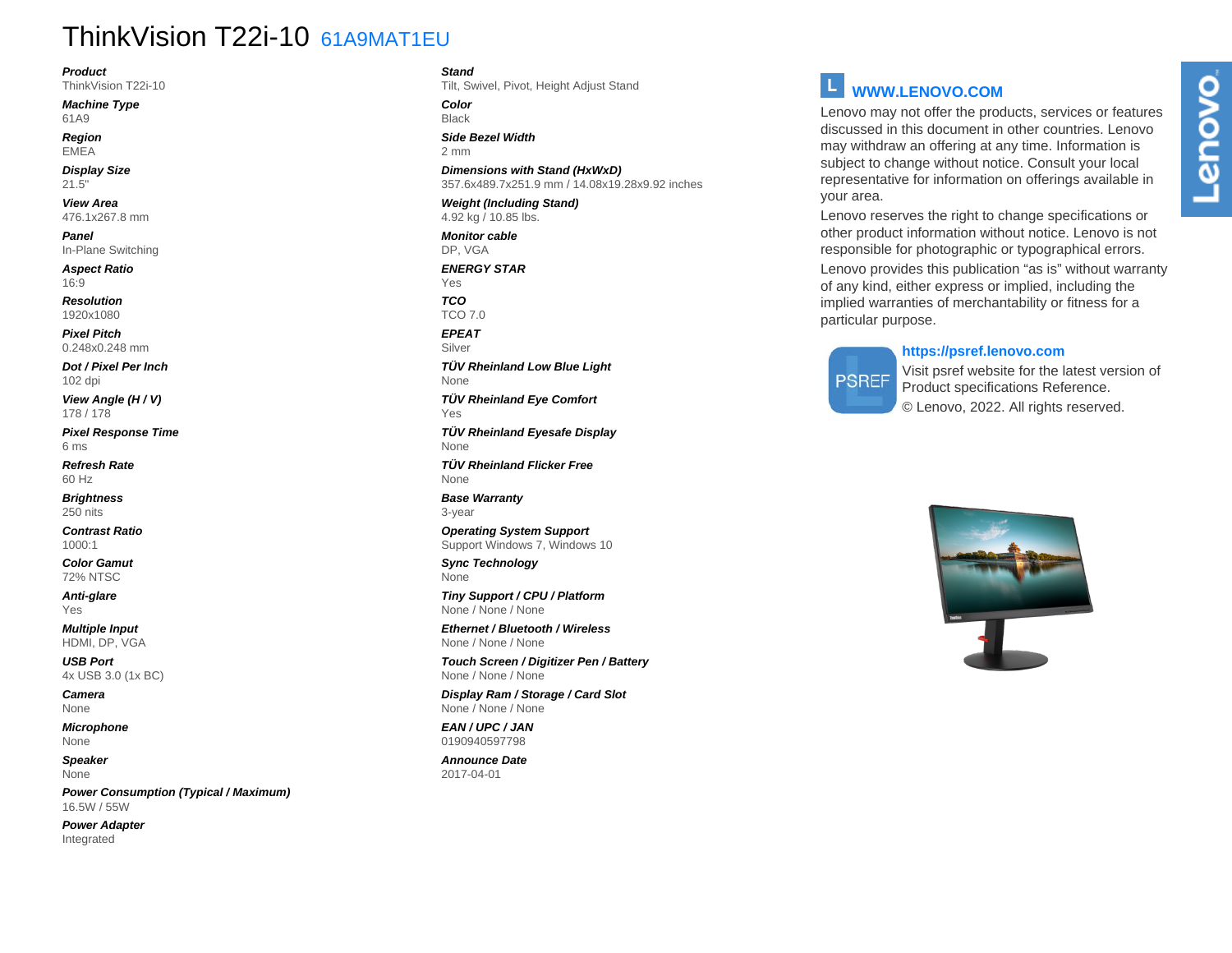# ThinkVisinn T22i-10 MONITOR



# SPECIFICATIONS

Panel Size Panel Type Backlight Resolution (H x V) Aspect Ratio Anti-Glare Borderless Screen Screen Dimensions (W x H) (mm) (inches) Maximum Brightness (Typical) Viewing Angle (H/V at CR 10:1) Contrast Ratio (Typical) Dynamic Contrast Ratio Pixel Pitch (mm) Color Gamut NTSC (CIE 1931) Color Support (Typical) Response Time

Video Input Signals Video Cables Supplied (Length) Audio OSD Languages

Tilt Angle (Front / Back) Swivel Angle (Left / Right) Lift (mm / inches) Pivot Cable Management Kensington Lock VESA Mounting Bezel Color Bezel Width Top (mm / inches) Bottom (mm / inches) Sides (mm / inches)

21.5" Wide IPS WLED 1920 x 1080 16:9 Yes Yes 476.064 x 267.786 18.74" x 10.54" 250 cd/m<sup>2</sup> 178°/178° 1000:1 3M:1 0.248 x 0.248 72% 16.7 Million 4/6/14 ms

1.2 1.8 m Audio-Out

-5°/ 30°  $+/-45^{\circ}$ 110 / 4.33" -90° / 90° Yes Yes

Yes (100 mm) Raven Black 2 / 0.08" 21.4 / 0.84" 2 / 0.08"

## DISPLAY DIMENSIONS (W x D x H)

Size Packed (mm) (inches) Size Unpacked with Stand (mm) (inches) Size Monitor Head Only (mm) (inches) Stand Base Footprint Area (mm) (inches) Weight Packed Unpacked Monitor Head Only

## CONNECTIVITY POWER CONSUMPTION

VGA + HDMI 1.4 + DisplayPort English, French, German, Spanish, Italian, Japanese, Simplified Chinese, Russian Typical Maximum Sleep-Mode Switch Off-Mode Power Supply Power Voltage

## MECHANICAL COMPLIANCE

Arsenic-Free Glass ULE PVC-Free Mercury-Free EPEAT ENERGY STAR Rating **TCO** TCO Edge RoHS (EU 2002/95/EC) China Energy Efficiency Standard Windows Certification Yes  $2^{\circ}$ 

577 x 378 x 191 22.7" x 14.9" x 7.5"

489.7 x 251.9 x 357.6 19.28" x 9.92" x 14.08"

489.7 x 43.5 x 297 19.28" x 1.71" x 11.69"

240 x 240 9.45" x 9.45"

Starting at 16.36 lbs (7.42 kg) Starting at 10.85 lbs (4.92 kg) Starting at 6.94 lbs (3.15 kg)

20 W 55 W  $< 0.5 W$  $<$  0.5 W Internal 100 VAC – 240 VAC

Gold Yes; Without Cable Yes Silver 8.0 7.0 Yes Tier 2 Windows 7 / Windows 10

WWW.LENOVO.COM

Lenovo reserves the right to alter product offerings and specifications at any time, without notice. Lenovo makes every effort to ensure accuracy of all information but is not liable or responsible for any editorial, photo illustration purposes only. For thill enovo product, service and warranly specifications visit www.lenovo.com. Lenovo comesperaltions or warrantes registring that Version the challemarks or registered trademarks in the loc